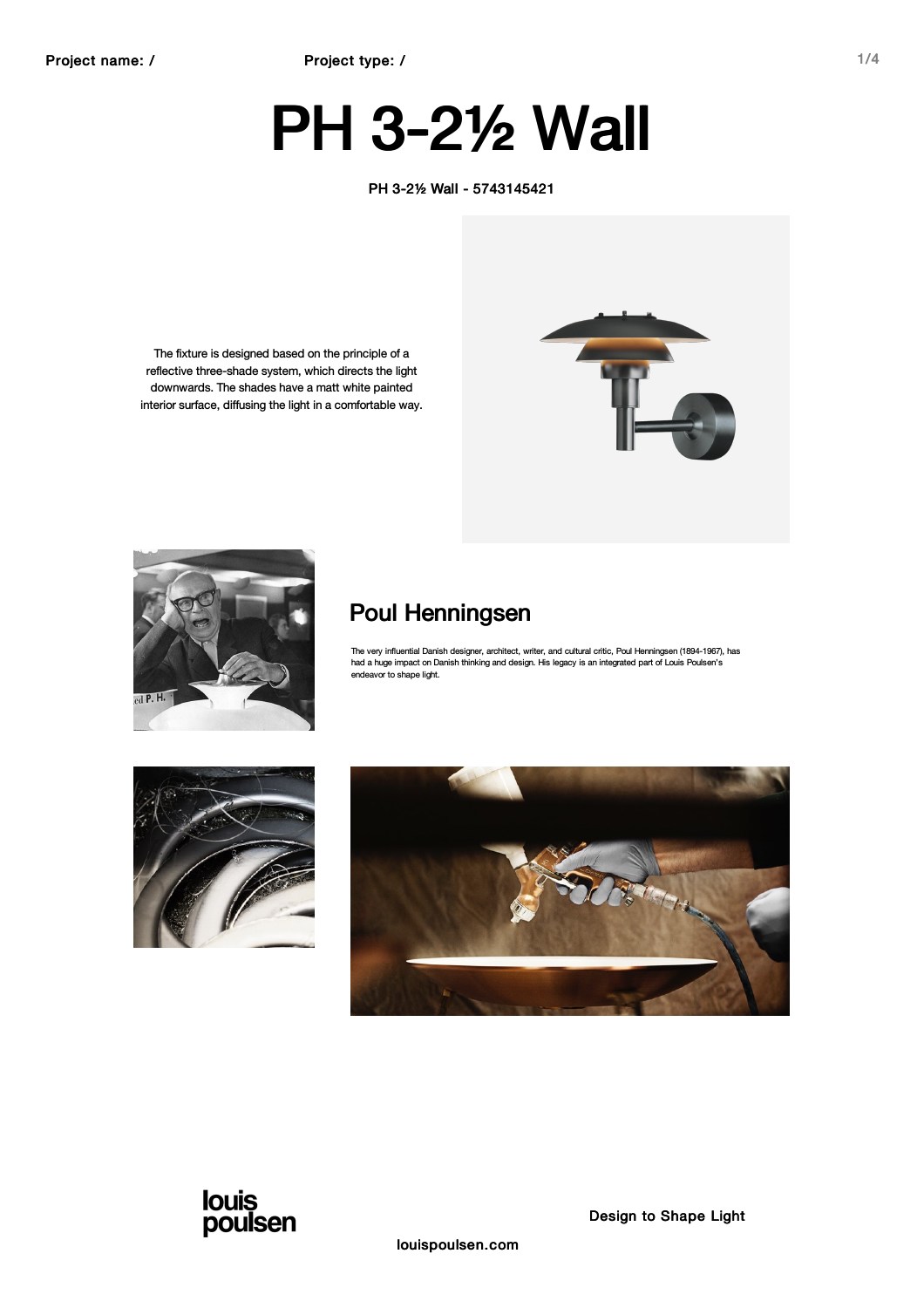### Product info

#### Mounting

Terminal block: 1x3x2.5mm². Cable entries: 2x bottom + 3x rear entries for Ø 10-14.5mm cable. Looping: Approved, max. 3x1,5mm².

#### Finish

Black, powder coated.

#### Materials

Top shade: Spun stainless steel. Middle/lower shade: Spun stainless steel. Shadeholder: Form pressed glass. Wall box: Die cast aluminium. Wall box cover: Spun aluminium. Arm: Stainless steel.

#### Sizes and weights

Width x Height x Length (mm) | 283 x 239 x 336 Max 2.4 kg

#### Class

Ingress protection IP44. Electric shock protection I w. ground.

#### Specification notes

The innovation of light sources is ongoing. Consequently we only inform about the max. wattages. On www.louispoulsen.com we update a list of recommendable light sources.

### Light source

1x60W E27

### Product family



PH 3-2½ Bollard

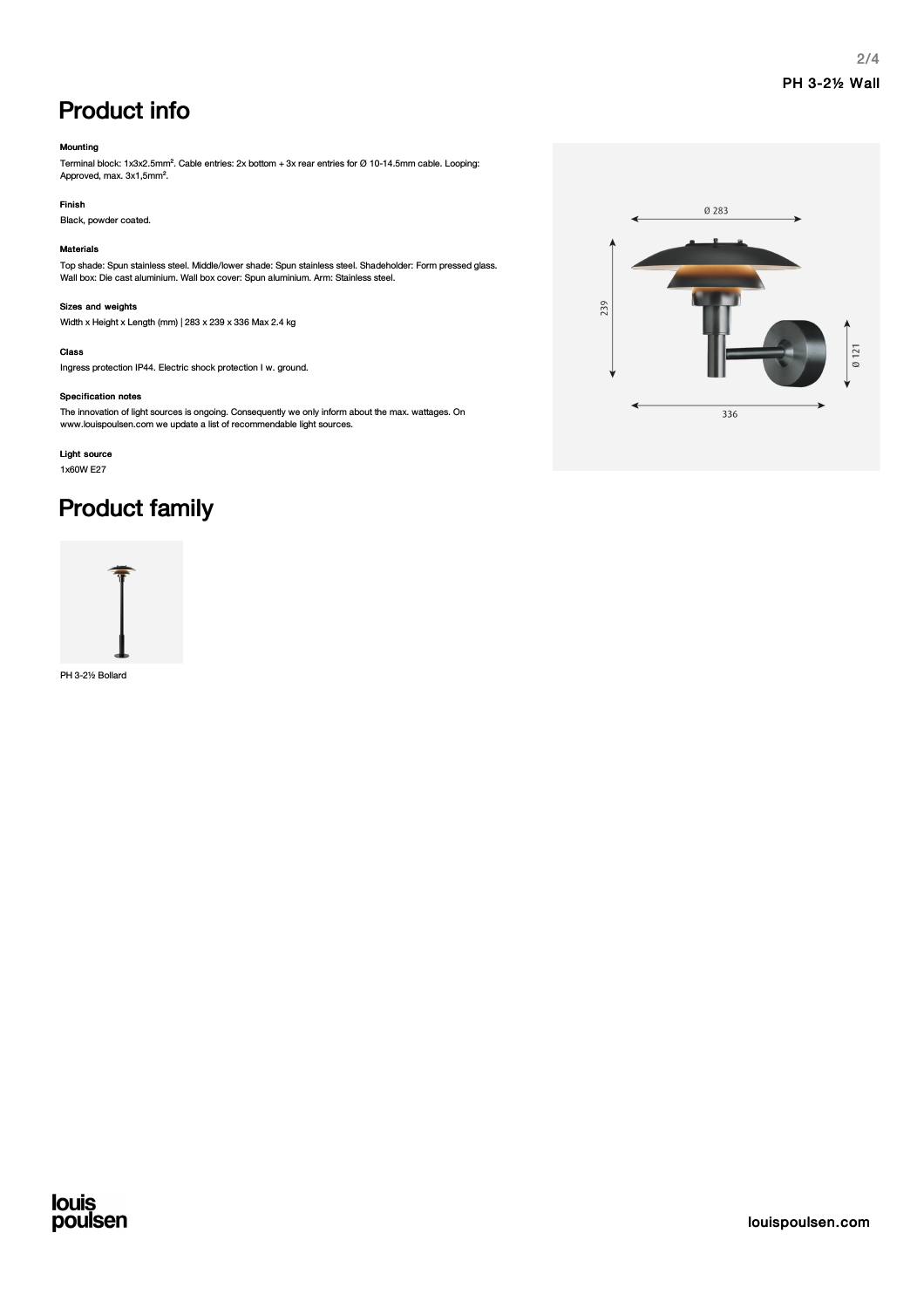## Light distribution diagrams



### Spare parts & accessories

| Product                                    | Variant number |
|--------------------------------------------|----------------|
| PH 3-2½ Bollard/Wal top screws 3 pcs black | 5747293405     |
| PH 3-21/2 Bollard/Wal glass                | 5747293418     |
| ANTI-THEFT SCREWS 3 PCS M4X25, ST. STEEL   | 5743145405     |

### Data specifications

| Colour                              | <b>Black</b> |
|-------------------------------------|--------------|
| Width                               | 283          |
| IP class                            | 44           |
| Class                               | ı            |
| Wind Load (m2)                      |              |
| Power Factor (P = 100 % / P = 50 %) |              |
| Light source                        | 1x60W E27    |

| Colour                              | <b>Black</b>                 | Length         | 336                      |
|-------------------------------------|------------------------------|----------------|--------------------------|
| Width                               | 283                          | Height         | 239                      |
| IP class                            | 44                           | IK class       |                          |
| <b>Class</b>                        |                              | Net Weight     | 2.4                      |
| Wind Load (m2)                      | $\qquad \qquad \blacksquare$ | Standby (W)    | $\overline{\phantom{0}}$ |
| Power Factor (P = 100 % / P = 50 %) |                              | Inrush Current |                          |
| Light source                        | 1x60W E27                    | Kelvin         |                          |